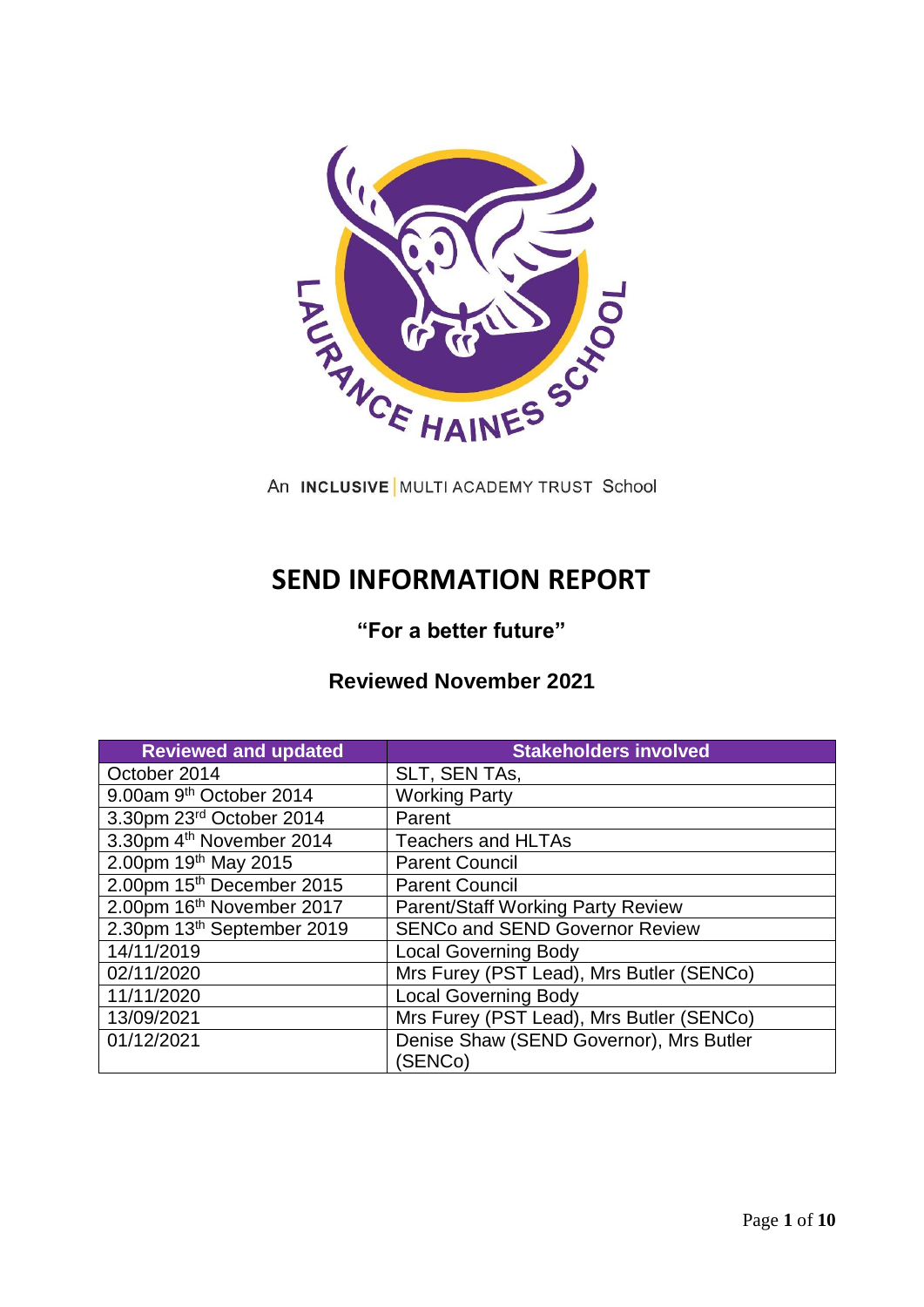# **What kind of special educational needs are catered for?**

Laurance Haines School is a mainstream primary school. Our children come from a vast array of countries, religions and backgrounds and these are all celebrated and accepted in the school.

The SEND Code of Practice defines SEN as;

A child or young person has SEN if they have a learning difficulty or disability which calls for special educational provision to be made for him or her.

These needs can be categorised in four key areas that may create barriers to learning:

• Communication and interaction:

- Cognition and learning;
- Social, emotional and mental health difficulties;
- Sensory and/or physical needs.

A student has a learning difficulty or disability if he or she:

- Has a significantly greater difficulty in learning than the majority of students of the same age;
- Has a disability, which prevents or hinders the child from making use of facilities of a kind generally provided for others of the same age in mainstream schools.

We believe that every child has a right to an education and it is our job to adapt our practice and school life to suit every unique learning need that each child brings.

#### **How does the school know if children/young people need extra help and what should I do if I think my child has special educational needs?**

Laurance Haines School identifies any children who need extra help through;

- making regular observations of their learning behaviours and social and emotional needs over time
- marking the learning that has taken place and providing feedback to the child
- having daily discussions with the child and other adults involved in their learning
- identifying the level of progress that has been made over time
- meeting with parents/carers and discussing any concerns that either they or the school may have

Assessment takes place in every lesson throughout the school day and through these assessments, teachers will identify children who need additional support. They can meet with the SENCo at any time throughout the year to discuss their concerns regarding children in their class and to gain advice as how best to support them.

If you think your child may have special educational needs, you should arrange to meet their class teacher in the first instance who will be happy to discuss your concerns with you at a mutually convenient time. The class teacher will feedback these concerns to the Special Educational Needs Co-ordinator (SENCo) if necessary. Further discussions may then take place to determine the best way forward for your child.

We have a strong identification process in place with the child's learning and wellbeing at the centre of it.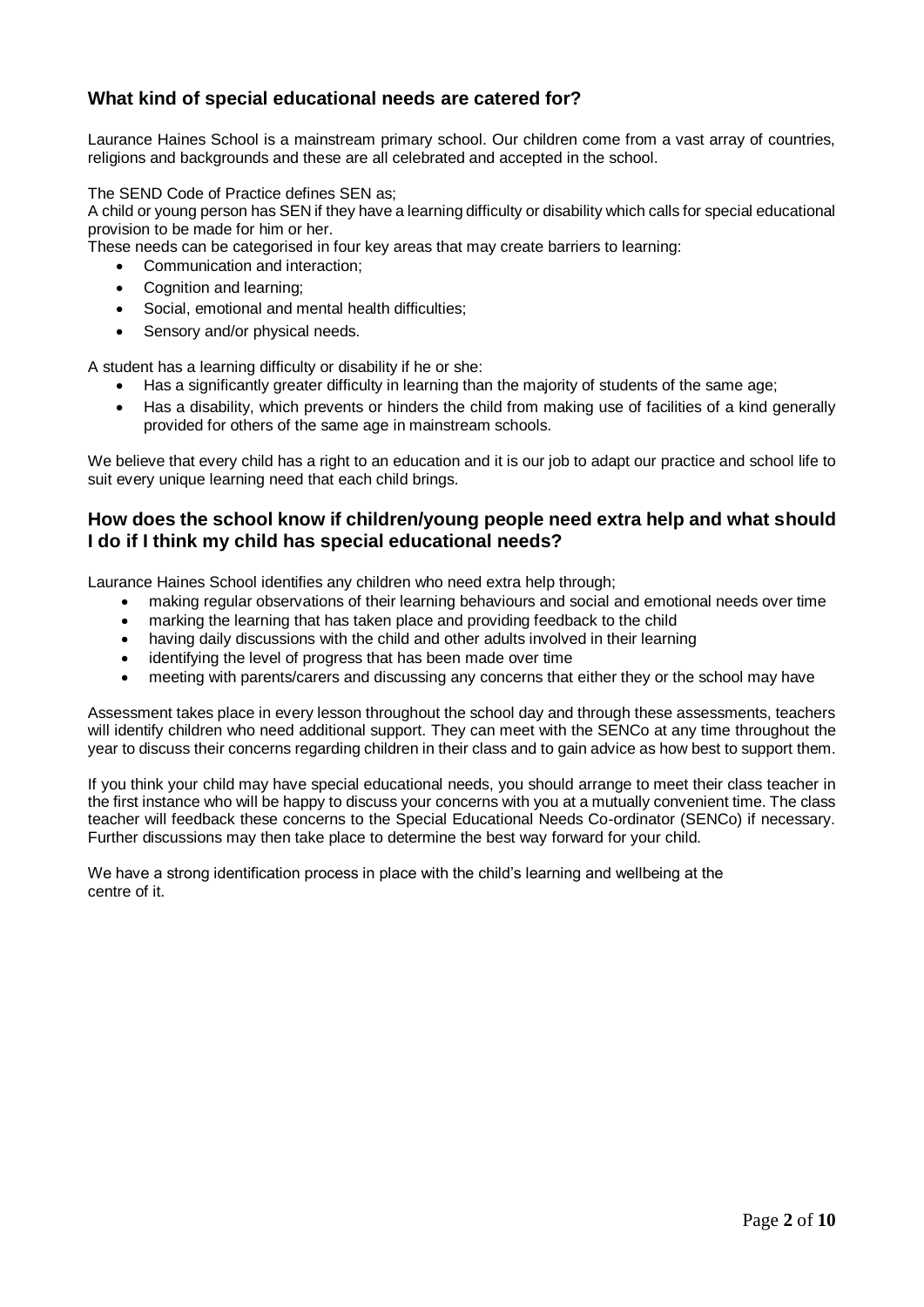# **COGNITION AND LEARNING, COMMUNICATION AND INTERACTION, SENSORY AND/OR PHYSICAL NEEDS**

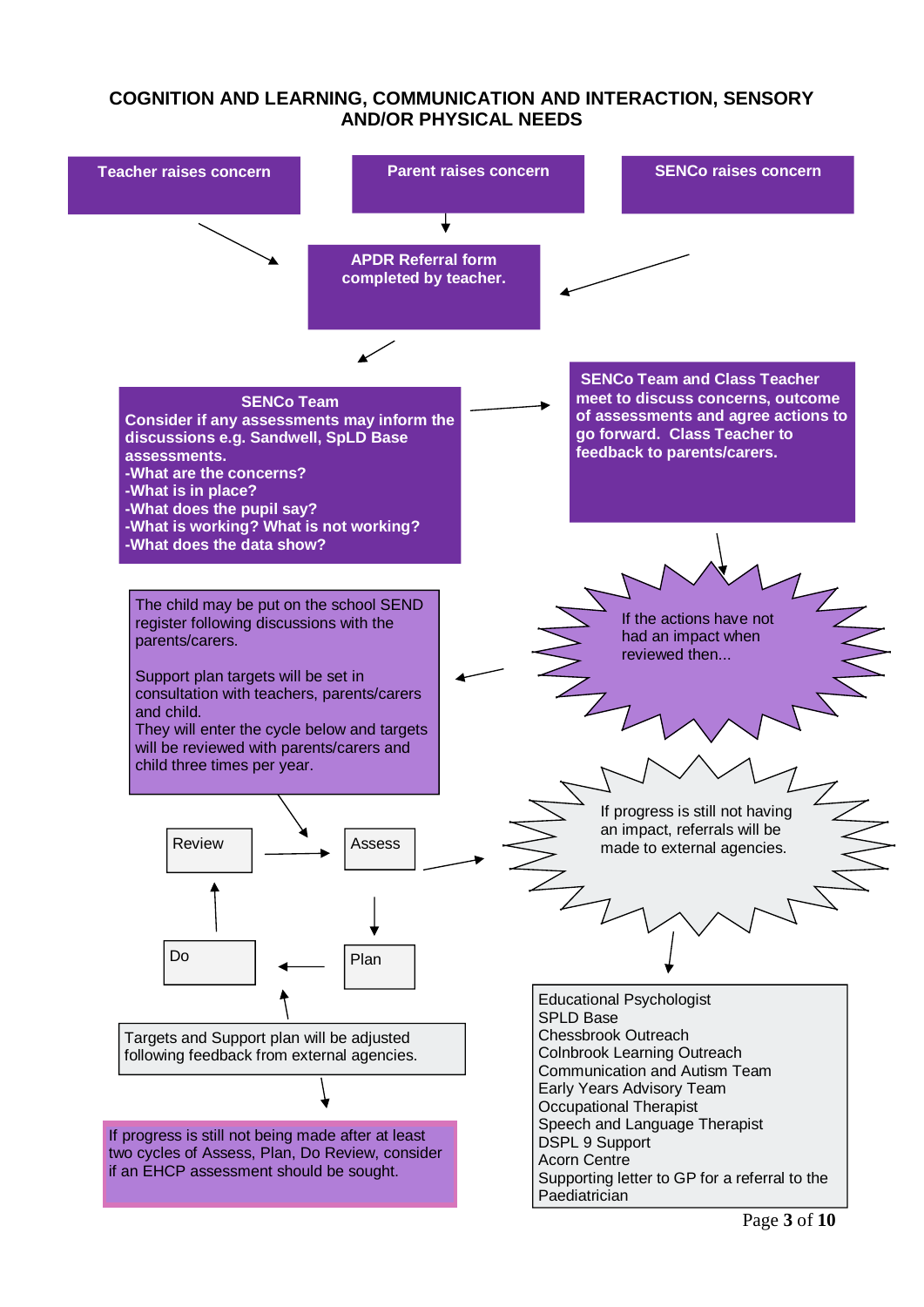# **SOCIAL, EMOTIONAL AND MENTAL HEALTH DIFFICULTIES**

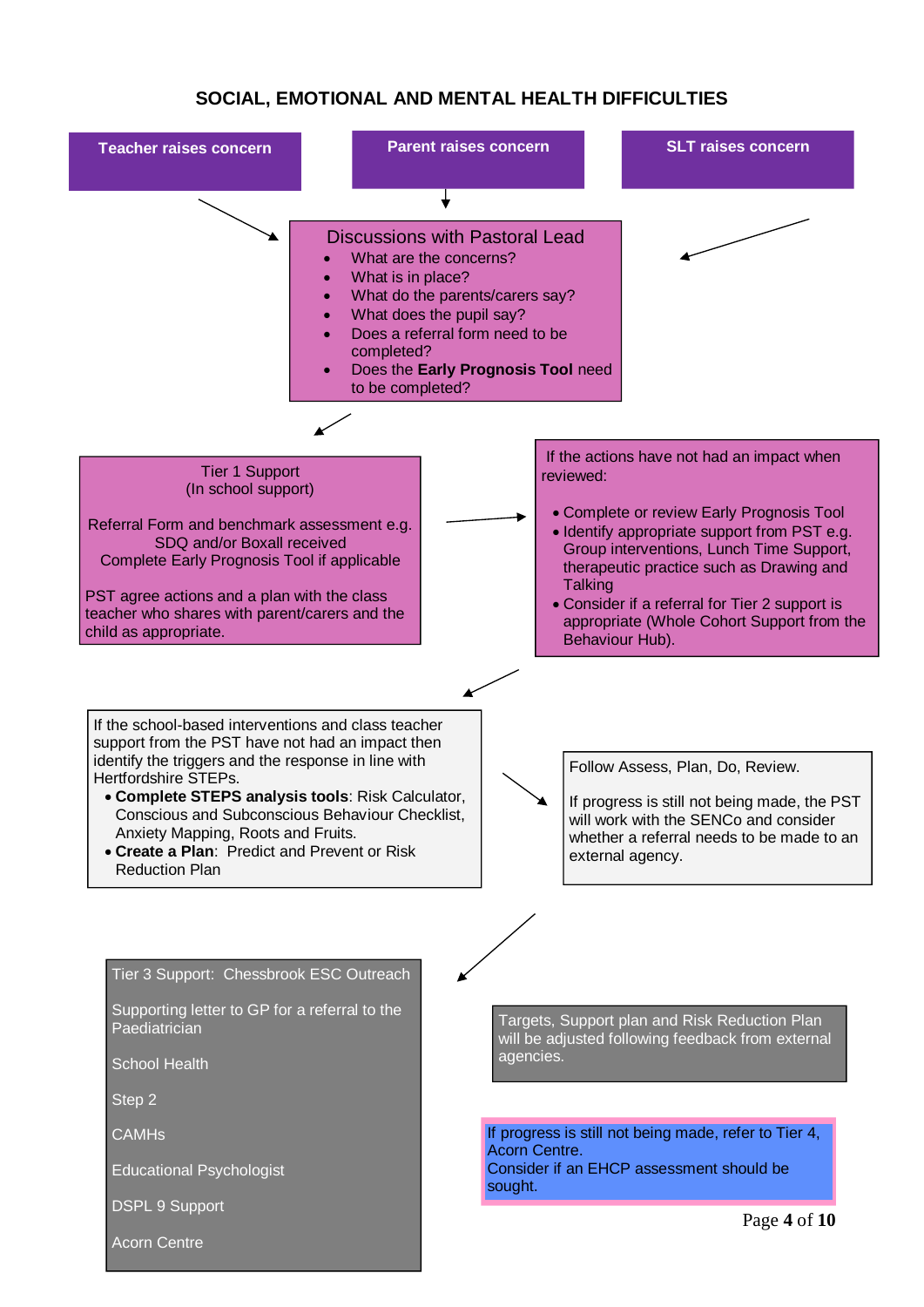# **How will school staff support my child?**

Every child in the school will receive quality first teaching on a daily basis. The learning will be differentiated to take in to account the starting points of every child and resources will be adapted where necessary.

For some children, they will need additional support beyond this to enable them to access the learning taking place. The class teacher will draw up a *Support Plan* through discussions with parents/carers and the child. Personal targets will be written linked to their area of need as identified in the Code of Practice and a review date will be set to measure progress over time. Additional provisions and interventions may be put in place according to the needs of the child and impact measures set. Support Plans are reviewed with the child and their parents/carers at least three times a year. Once a child has met their targets, new ones will be set.

The class teacher remains responsible for working with the child on a daily basis. The teacher will have an overview of any intervention that the child may be participating in. They will work closely with support staff who take the intervention in order to assess the impact and ensure that the learning is transferred into the classroom and that links are made.

The SENCO will continue to support the class teacher to review the impact of the Support Plan and to advise on the effective implementation of support. The class teacher will review the support plans regularly and will meet with parents/carers a minimum of three times an academic year.

#### **How will I know how my child is doing?**

Parents/carers are integral to shaping provision. Class teachers will meet with parents/carers a minimum of three times a year to review the Support Plan, listen to the views of the parent and together, identify next steps for their child. The SEN Support Plan will follow the four-part cycle of Assess, Plan, Do, Review.

We also hold parent consultations where each parent will be allocated a time to discuss progress. Annual reports are sent home towards the end of the academic year and parents/carers are invited to make an appointment with teachers to discuss these.

If parents/carers would like to discuss their child's needs outside of these set times, they are very welcome to make an appointment with the class teacher or SENCo. This can be done over the phone or via email.

#### **How will the learning and development provision be matched to my child's needs?**

The new Code of Practice calls for educational settings to 'remove barriers to pupil achievement' so they can 'participate fully in accessing the curriculum.' As mentioned above in section 2, every child receives Quality First Teaching where the teacher will adapt the learning to suit the needs of every child. This will be through differentiation and adjusting the resources being used.

When a 'Support Plan' is in place, additional strategies will be listed to support the child. Advice from other agencies will be incorporated and planned for if necessary. In addition, scaffolding may be in place such as visual resources, manipulatives, additional equipment e.g. writing slopes etc.

The child may be accessing specific interventions that are focused on giving the pupils strategies to learn within the primary classroom e.g. pre-teaching, Reading Revival, Social Skills groups etc.

All interventions are time limited and are reviewed and monitored to ensure that they are the appropriate provision for that particular child and that they are impacting on progress.

We aim for all our children to be independent learners so no child will receive full-time 1:1 support from an adult. They will be taught strategies to enable them to learn independently alongside their peers.

#### **What support will there be for my child's overall well-being?**

.

The Code of Practice notes that when identifying a Special Educational Need, not only will attainment be assessed but also a child's social and emotional skills will be taken in to account. In addition, consideration should be made as to whether a child may have a disability under the Equality Act 2010 and, if so, what reasonable adjustments may need to be made for them.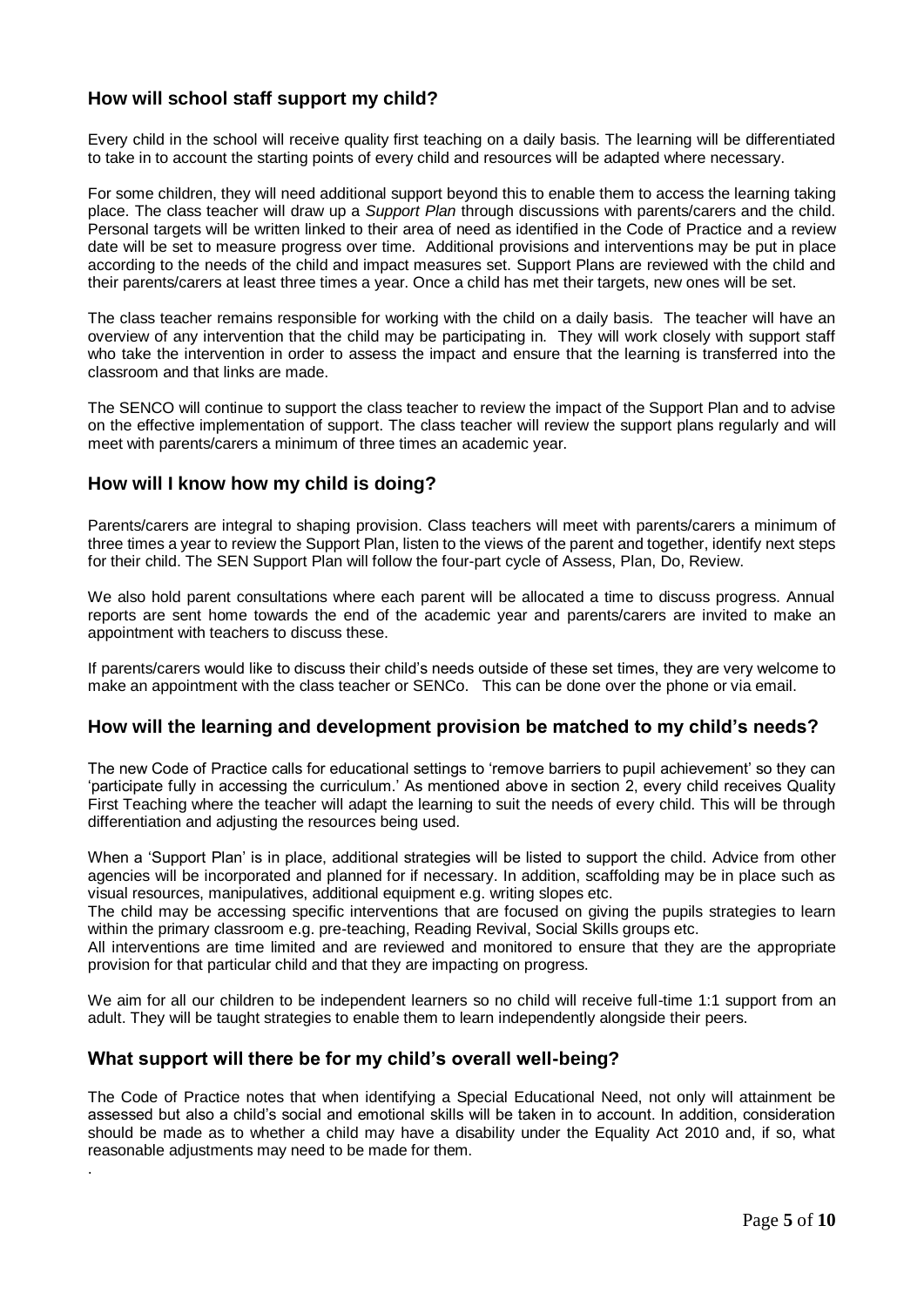The school puts the well-being of the child at the very centre of its ethos and has a Pastoral Support Team who support children and their families. The Pastoral Support Team work with all staff to embed the six principles of nurture within the school curriculum. In addition, they lead on other initiatives such as Five Ways to Well-being, Zones of Regulation and Protective Behaviours.

Please refer to page 4 above. The Pastoral Support Team run a number of specific interventions which are designed to support a child's well-being and a pupil may be referred to one of these by the class teacher. In addition, the Pastoral Support Team can help the family to access the right additional support e.g. through Families First, DSPL9 or referrals to School Health.

The Pastoral Lead is also the Mental Health Lead in the school.

The Pastoral Lead also works closely with the RSHE leader to carry out activities throughout the year to raise awareness about well-being, mental health and bullying and to make the school a happier place for everyone. Through RSHE weekly Jigsaw lessons in the classroom and daily assemblies, the children learn who they can talk to when they need help and how they can keep themselves safe. In addition, Jigsaw lessons promote a strong emphasis on emotional literacy, building resilience and nurturing mental and physical health in all children

#### **What specialist services and expertise are available at or accessed by school?**

The school is currently liaising with and accessing support from:

- Speech and Language Therapist
- Colnbrook Outreach
- Chessbrook Outreach
- Early Years Advisory Service
- **•** Hearing Impairment Advisory Teacher
- Visual Impairment Advisory Teacher
- School Health Team
- Communication and Autism Team
- SPLD Team
- Educational Psychologist
- Occupational Therapists
- **•** Physiotherapists
- DSPL 9 Family Support Worker
- Acorn Centre
- Health visitors
- **CAMHS**
- STEP<sub>2</sub>

#### **What training have the staff supporting children and young people with SEND, had or are having?**

All teaching and learning staff in the school support children with SEND and have a responsibility for their learning and progress. We believe strongly in an inclusive education, and ensure that all children have access to all opportunities in school. Teachers are responsible for the learning and progress of all children in their class. The school strongly prioritises the provision of high-quality, whole-class teaching.

There is a continual cycle of professional development in the school and the Senior Leadership Team are dedicated to developing and mentoring teachers, especially those in their first years of teaching. There is a rigorous training and support programme for Early Career Teachers and those in their second year of teaching. The Senior Leadership Team closely monitors the quality of provision, and this feeds into the continuing professional development.

The SEN Teaching Assistant is trained to run interventions as appropriate according to the needs of the children they work with. This may be speech and language interventions, FFT (Fischer Family Trust), Reading Revival etc. They may receive bespoke training from the external advisors that they work with, e.g. SpLD Base, Colnbrook Outreach etc. Teachers will attend the appropriate continual professional development based upon the needs of the children in their class e.g. Visual Impairment Training. In addition, they will attend whole school training e.g. Hertfordshire STEPS, Zones of Regulation, Autism Education Trust Level 1.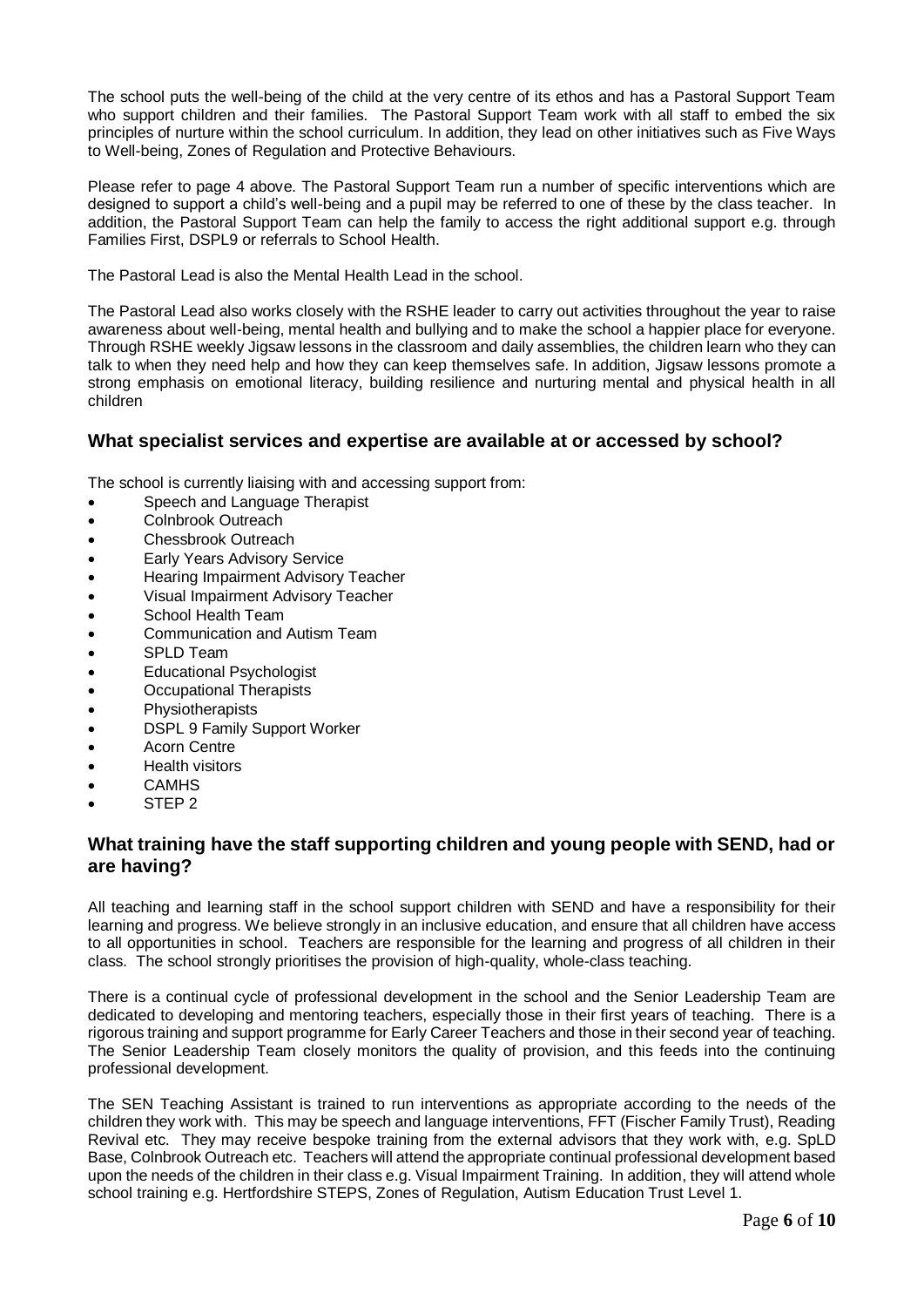In classes, where needs of the learners are more complex, teachers and support staff will receive training from external professionals such as the Hearing Impairment Teacher or the Communication and Autism Advisory Teacher.

#### **How will you help me to support my child's learning?**

The Support Plan, which is written in consultation with parents/carers and the child, outlines the support that the child will receive. The class teacher will support parents/carers with their child's learning. They may provide additional home learning activities to support and reinforce the learning in school.

Some interventions that the children take part in may also provide additional tasks that can be completed at home with the parents/carers. These may include learning some key words or maths facts. All necessary resources for this will be provided.

Parents/carers previously have been able to request to come in and view one of these intervention sessions being run with their child so they can better understand the learning process and how they can help further at home. However, this is currently not possible due to the pandemic but is continually being reviewed as part of the risk assessment.

If external support is sought for your child eg a visit from the Educational Psychologist or Speech and Language therapist, parents/carers will usually receive additional guidance and advice from them.

In addition, there are a number of local support groups as listed below. This is not an exhaustive list:

Angels Support Group Email: [info@angelssupportgroup.org.uk](mailto:info@angelssupportgroup.org.uk) Telephone: 01462 685150 Website: [www.angelssupportgroup.org.uk](http://www.angelssupportgroup.org.uk/)

Kids-Hub E-mail[: hub.herts@kids.org.uk](mailto:hub.herts@kids.org.uk) Telephone: 01992 504013 Website: [www.kids.org.uk/hub](http://www.kids.org.uk/hub)

ADD-Vance Email: herts@add - vance.org Telephone: 01727 833963 Website: [www.add](http://www.add/) - vance.org

SPACE E-mail[: spaceherts@gmail.com](mailto:spaceherts@gmail.com) Website: [www.spaceherts.org.uk](http://www.spaceherts.org.uk/)

Parent Network in partnership with Families in Focus E-mail[: info@familiesinfocus.co.uk](mailto:info@familiesinfocus.co.uk) Telephone: 01442 219720 Website: [www.familiesinfocus.co.uk](http://www.familiesinfocus.co.uk/)

**SENDIASS** E-mail[: sendiass@hertfordshire.gov.uk](mailto:sendiass@hertfordshire.gov.uk) Telephone: 01992 555847 Website: [www.hertfordshire.gov.uk/microsites/local-offer/support/sendiass.aspx](http://www.hertfordshire.gov.uk/microsites/local-offer/support/sendiass.aspx)

# **How will I be involved in discussions about and planning for my child's education?**

When a teacher raises a concern with the SENCo about a child in their class, the views of the parent will be asked for. This is to gain a whole overview of the child and to discuss any factors which may be affecting the progress being made.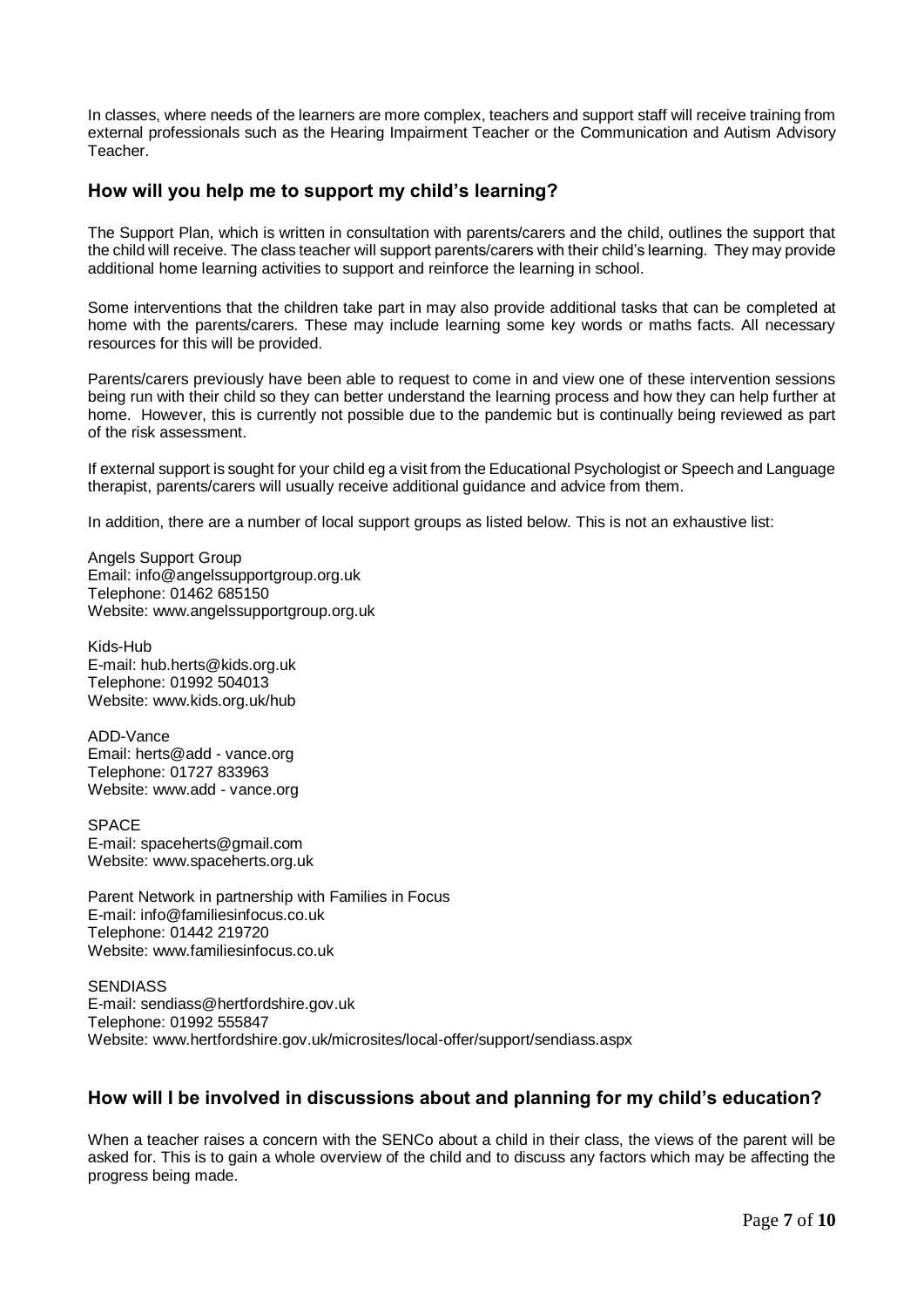If the school decides that a Support Plan is needed, it will be shared with the parent and child. In addition, a One Page Profile will be written and this aims to build up a complete picture of the child, ensuring that the child's views are considered and covers likes and dislikes, strengths and areas for development. Please refer to pages 3 and 4. The class teacher will review the support plans regularly and will meet with parents/carers a minimum of three times an academic year. As the child moves up into the next year group, the current class teacher will meet with the receiving class teacher to ensure a successful and fluid transition.

#### **How will my child be included in activities outside of the classroom including school trips?**

For all school trips a risk assessment is undertaken to ensure that each child is kept safe from harm. All children with SEND are included on the school trips. Sometimes it may be necessary to deploy additional staff to support and write an individual risk assessment. Parents/carers are consulted to ensure full participation and active engagement of all children. If appropriate, parents/carers will be invited to attend the trip alongside their child. Where the outings are run by outside agencies they are made aware of each child's needs so that they deal with them in a sensitive and appropriate manner. If a child has a medical issue a trained adult will be on the trip.

#### **How accessible is the school environment?**

#### **Please refer to the Accessibility Plan, the Equality Plan and the Equality Action Plan**

With regards to the Education Equality Act 2010, we make reasonable adjustments to cater for the needs of all the children and adults in the school. Trained school staff undertake termly Health and Safety assessments around the school which are monitored and assisted by the Health and Safety governor. Included in this review is a check of the building to ensure there are no potential hazards.

We strongly advise prospective parents/carers to visit the school in order to consider the layout prior to making an informed decision. Parents/carers need to be aware that Laurance Haines School is a two-storey building. Whilst the main school is a split-level building, built on to the side of a slope, access to and from classrooms to the grounds is possible on both levels. Internal movement from levels within the building is via staircases. Access to the whole of the school grounds is made possible by walkways incorporating slopes.

The school was built in 1970/71.

Access to the school grounds is via a pedestrian entrance and a vehicle entrance from the public highway. Both entrances have lockable gates.

All visitors to the school report to the school reception area. This is situated on the upper level and can be accessed via the bridge. We have procedures in place to assist any pupil or visitor with a physical disability. There is a second entrance at the car park level which is used by staff and for kitchen deliveries. There are a further two ground level entrances at the rear of the school which are used by pupils and staff.

The two entrances at the front of the school are always locked. Staff have key fob for access and visitors must use a voice link to the school reception area.

CCTV is installed which allows the school reception area to monitor the front area of the school including all public entrances.

#### School facilities:

There is a designated disabled parking bay adjacent to the school reception area.

Our fire alarm system provides visual aid for people with impaired hearing.

The school has a unisex disabled toilet on the upper level in the administration corridor. Visually contrasting colours are used on all external signage. All doorways have wheelchair access and mobile ramps are provided. Where children or adults have a physical disability, where appropriate, a risk assessment will be undertaken and a designated escort will be available in case of evacuation. Should any information be inaccessible to any stakeholder, the school can arrange either to translate, read and/or explain the contents.

The school will endeavour to make reasonable adjustments whenever necessary.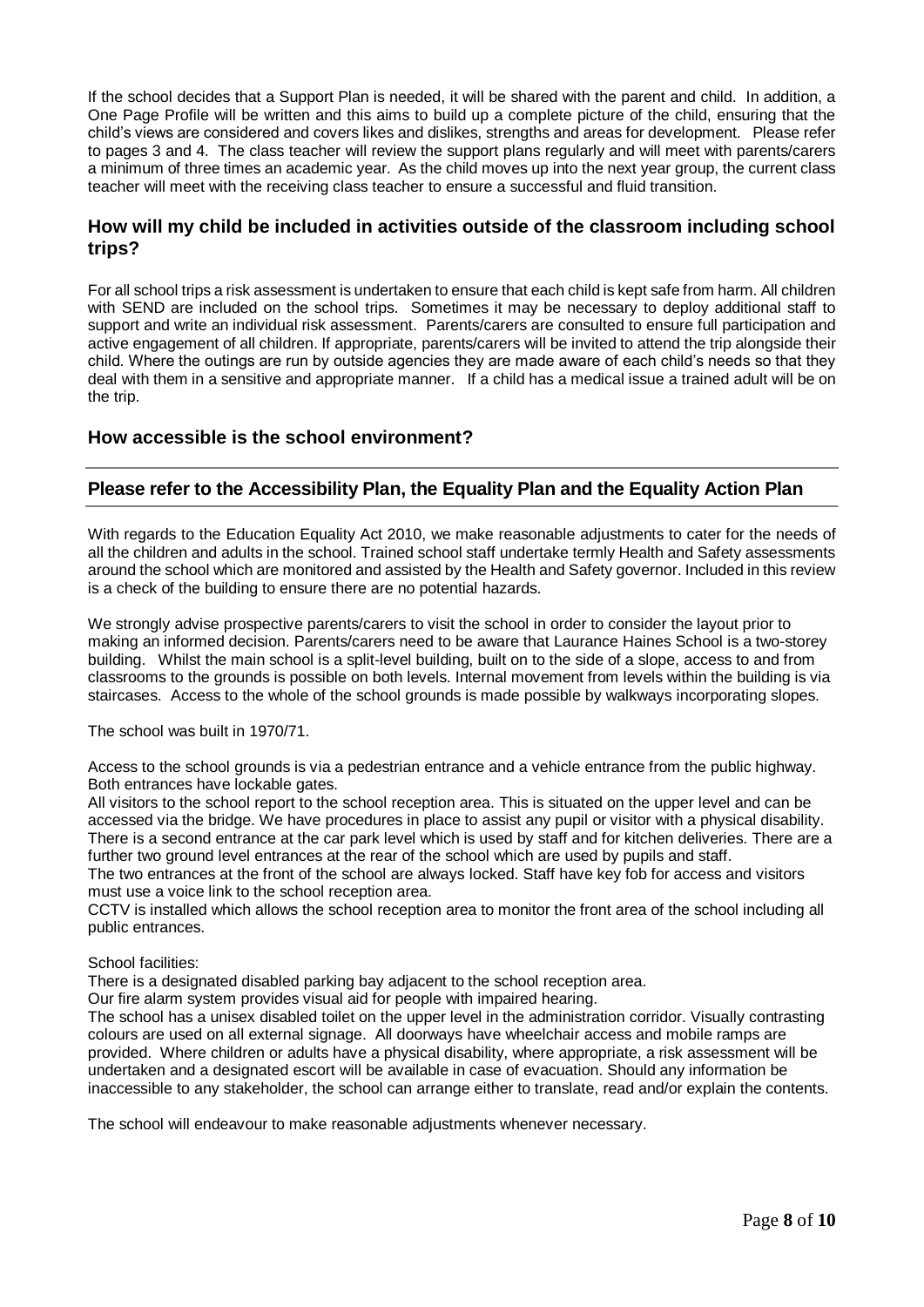# **Who can I contact for further information?**

Parents/carers can contact the class teacher in person or by telephone. In addition, you can contact the SENCo Team via the School Office or directly via email. [admin@lhaines.herts.sch.uk](mailto:admin@lhaines.herts.sch.uk) [senco@lhaines.herts.sch.uk](mailto:senco@lhaines.herts.sch.uk) 01923 223146

The Governor responsible for SEND is Denise Shaw.

Depending on the nature of your query, you may want to contact the Pastoral Lead (Nicola Furey). She can be contacted either through the School Office or directly via email. [nicolafurey@lhaines.herts.sch.uk](mailto:nicolafurey@lhaines.herts.sch.uk)

The SENCo Team are made up of two experienced SENCos, Lizzie Butler and Michelle Connell, and an experienced SEN Inclusion Support Assistant, Fiona Prior. They can all be contacted directly via [senco@lhaines.herts.sch.uk](mailto:senco@lhaines.herts.sch.uk)

The Pastoral Support Team are made up of an experienced Pastoral Lead, Nicola Furey, and the Nurture Leader, Vicki Goodall.

#### **How will the school prepare and support my child to join the school, transfer to a new school or the next stage of their education and life?**

The staff at Laurance Haines School feel that a strong transition programme is fundamental to supporting a child with their next steps in their learning journey.

On entering the school in Nursery or Reception, all children will receive a home visit from school staff. In addition to this, children will be invited in to meet with their class teachers and to begin getting familiar with their new learning environments. Parents/carers will be invited to stay for 'Stay and Play' sessions to learn alongside their child.

If your child is joining us from another school, parents/carers and the child will be invited to look round the school. However, please note that this may not be possible during the school day due to the pandemic. The risk assessment is continually being reviewed. Please call the school to enquire.

If a child has SEND then the school may also speak to the previous educational setting so we can ensure what was effective previously can be adapted and put in place at Laurance Haines. Children will also be invited to come and stay for taster sessions if appropriate. We have also found that sometimes a book of photos of the new school and their new teacher can also help children settle quicker.

When a child leaves Laurance Haines to go to another educational setting, we will ensure we contact the SENCo and ensure he/she knows of any special arrangements that have been in place. All SEN records will also be forwarded to the new school.

Transition to the next year group within school is also carefully planned. There is a whole school transition day. Some pupils will be given extra 'drop in sessions' to the classroom or 'drop by' sessions by the teacher and/or teaching assistant of their new class. Pupils in Nursery, Reception and Year 1 have additional reading sessions in the receiving year group. For pupils with complex needs who have a CAF, both the receiving teacher and the current teacher attend the TAF meeting and transition is planned around the specific needs of the child. This may involve photographs of their new classroom and key staff members being sent home.

#### **How will the school's resources be allocated and matched to children's special educational needs?**

The school budget is set by the Inclusive Multi- Academy Trust (IMAT) in consultation with the head teacher. The IMAT Board will take advice from the Local Governing Committee on the basis of the needs in the school. The money is used to provide additional support or resources dependent on an individual's needs. At termly Pupil Progress Meetings, teachers will discuss all pupils in their class and highlight any children who may need additional resources. Support Plans also highlight what support is needed for each child on the SEND register.